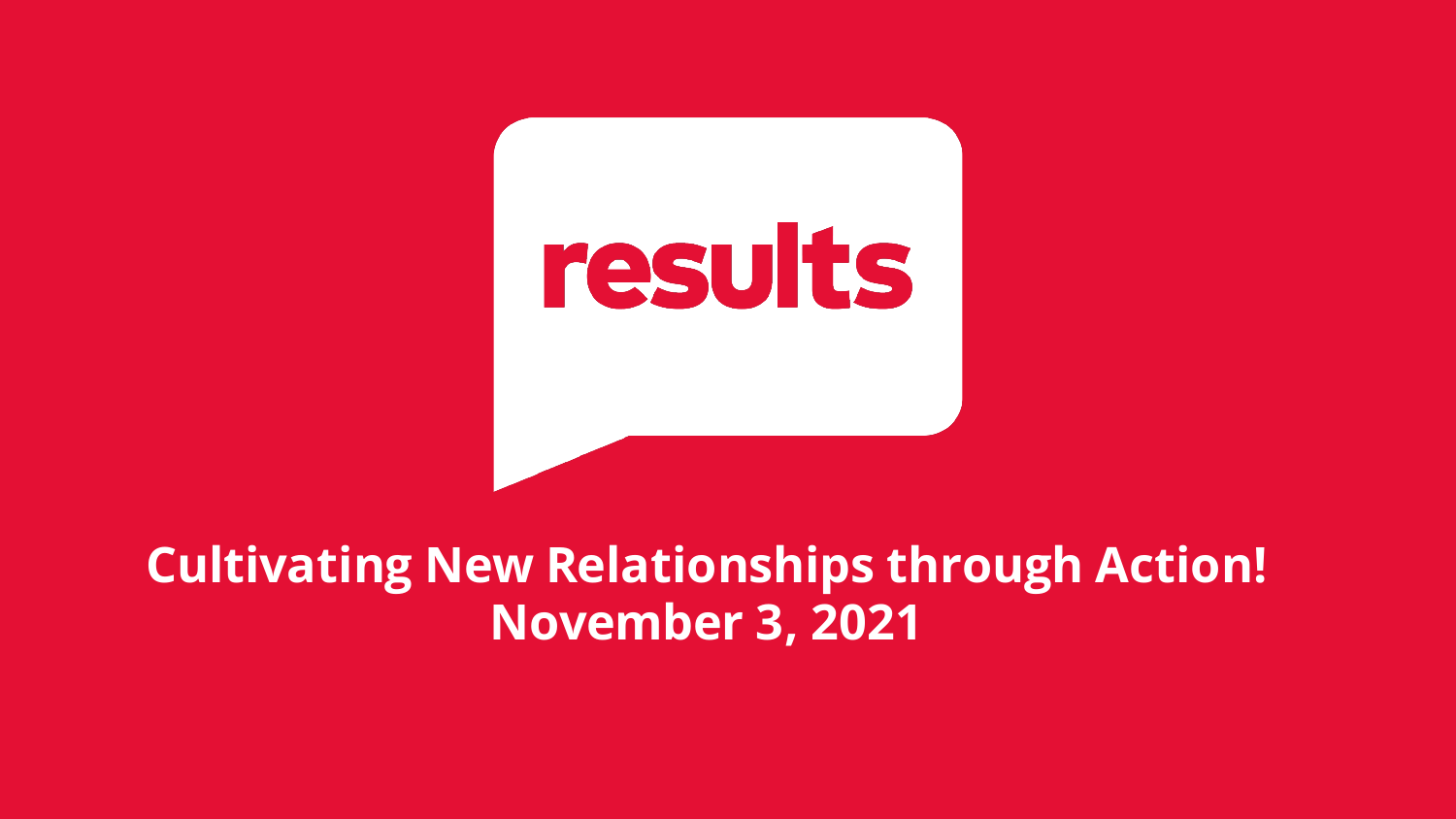#### **Our Anti-Oppression Values**

results

RESULTS is a movement of passionate, committed everyday people. Together we use our voices to influence political decisions that will bring an end to poverty. Poverty cannot end as long as oppression exists. We commit to opposing all forms of oppression, including ableism, ageism, classism, colonialism, homophobia, racism, religious discrimination, sexism, transphobia, white saviorism, and xenophobia.

At RESULTS we pledge to create space for all voices, including those of us who are currently experiencing poverty. We will address oppressive behavior in our interactions, families, communities, work, and world. Our strength is rooted in our diversity of experiences, not in our assumptions.

With unearned privilege comes the responsibility to act so the burden to educate and change doesn't fall solely on those experiencing oppression. When we miss the mark on our values, we will acknowledge our mistake, seek forgiveness, learn, and work together as a community to pursue equity.

There are no saviors — only partners, advocates, and allies. We agree to help make the RESULTS movement a respectful, inclusive space.

Find all our anti-oppression resources at: https://results.org/volunteers/anti-oppression/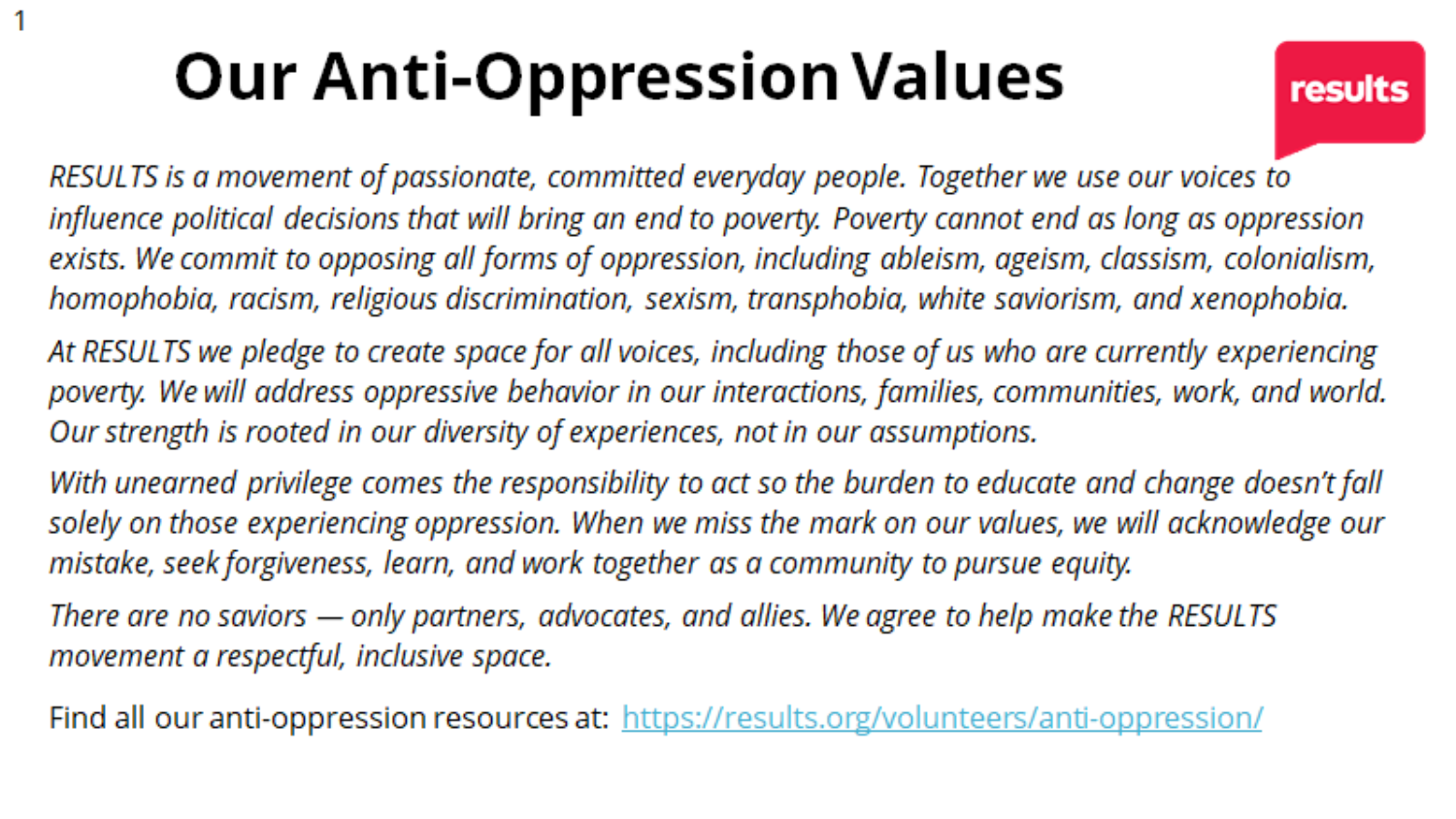**results** 

# **Welcome! Please go ahead and put your name and where you're joining from in the chat!**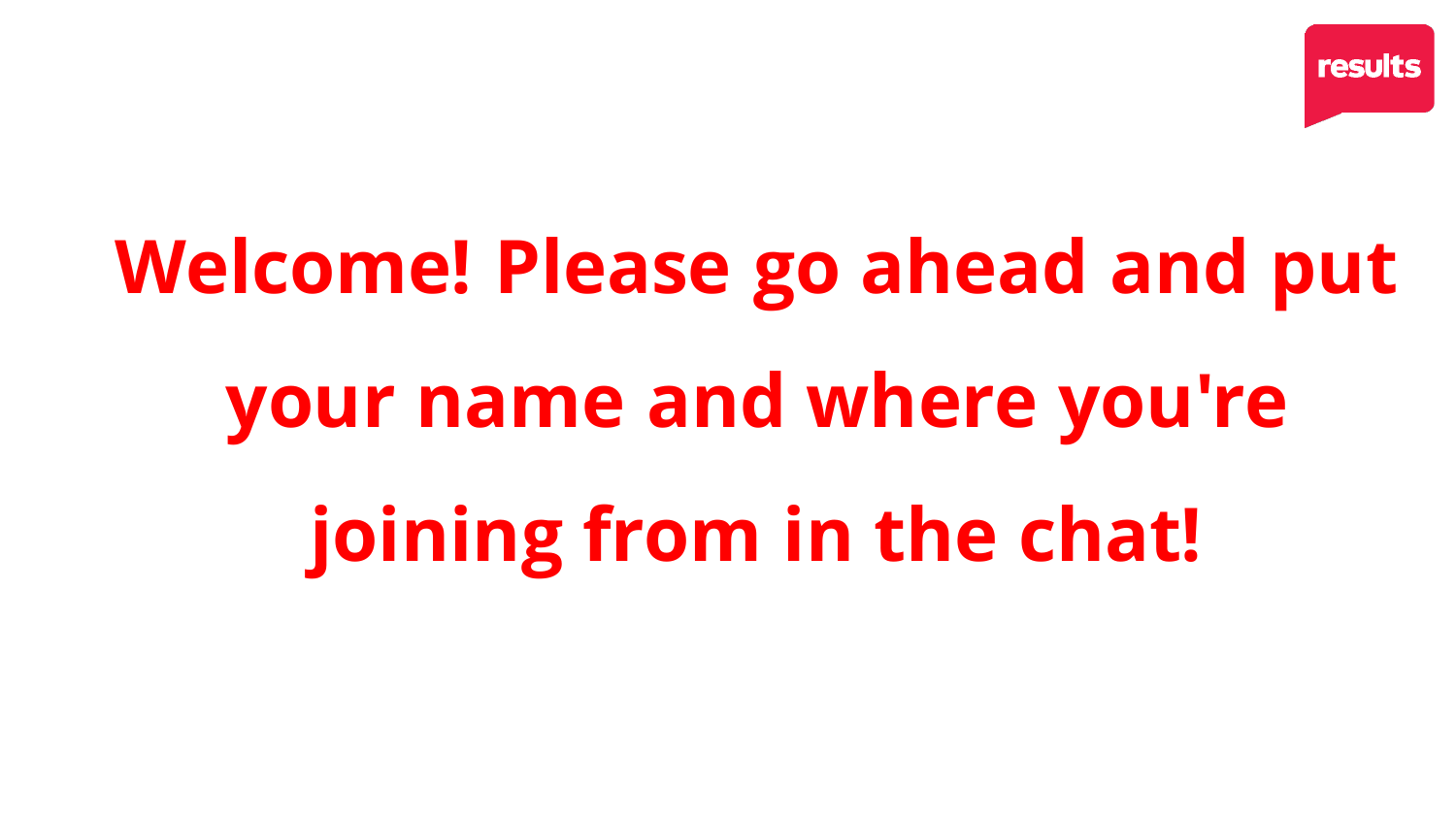## **Tonight's Agenda**

- ✓ **Volunteers are humans first!**
	- ❖ **Breaking down assumptions**
- ✓ **New trends in volunteering**
- ✓ **New Advocate Support Plan**
- ✓ **Relationship Building**
- ✓ **Mobilizing toward Action**
- ✓ **Culture of Celebration**
- ✓ **Q&A and Conclusion!**



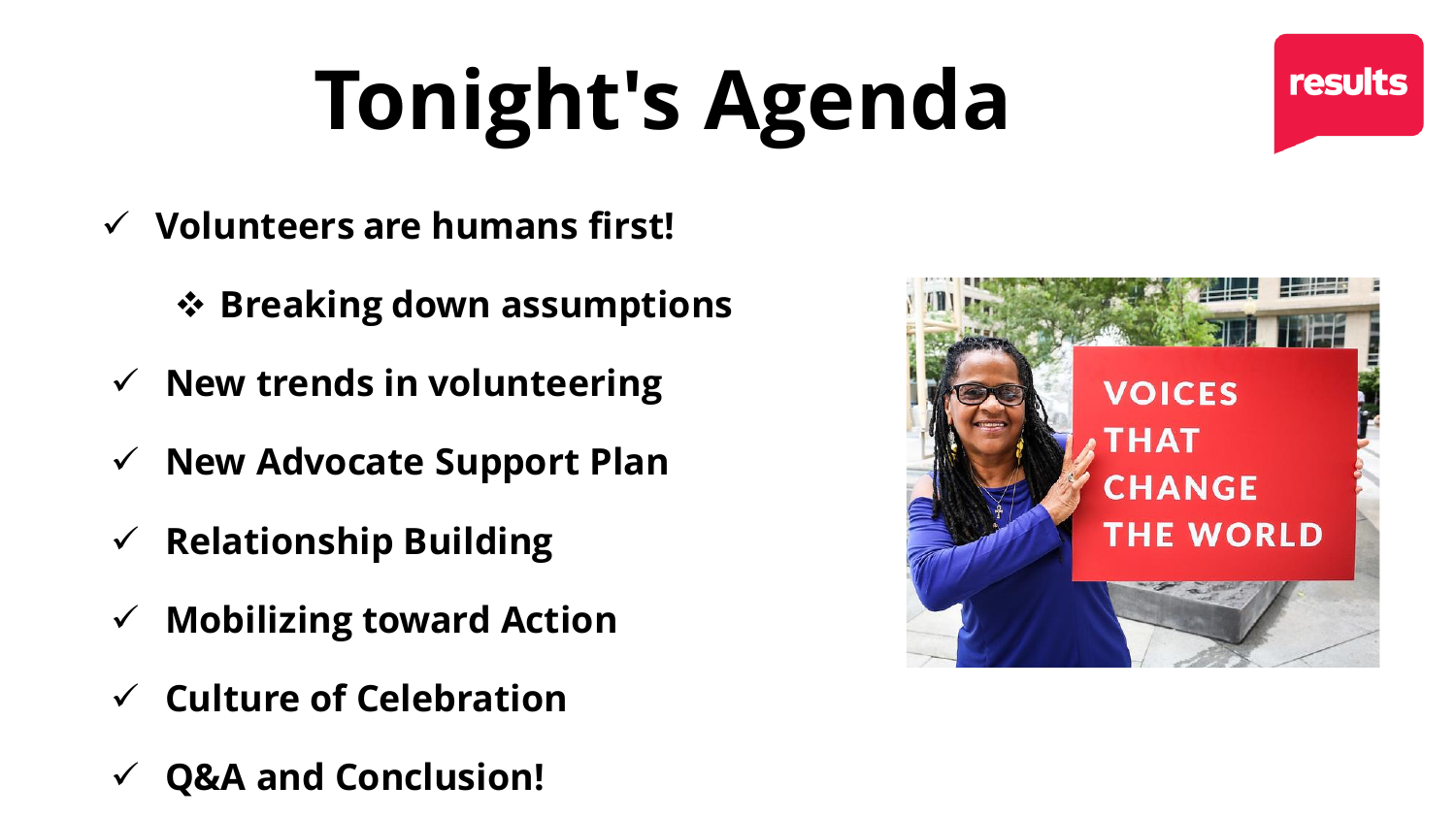

#### **Session Objectives**

- **Humanizing the person behind the volunteer**
- **Creating welcoming culture and incorporate this widely amongst your group (inclusive of all members)**
- **Do I have a clear understanding of the basics of the support plan?**
- **Did I learn how to build relationships with new advocates?**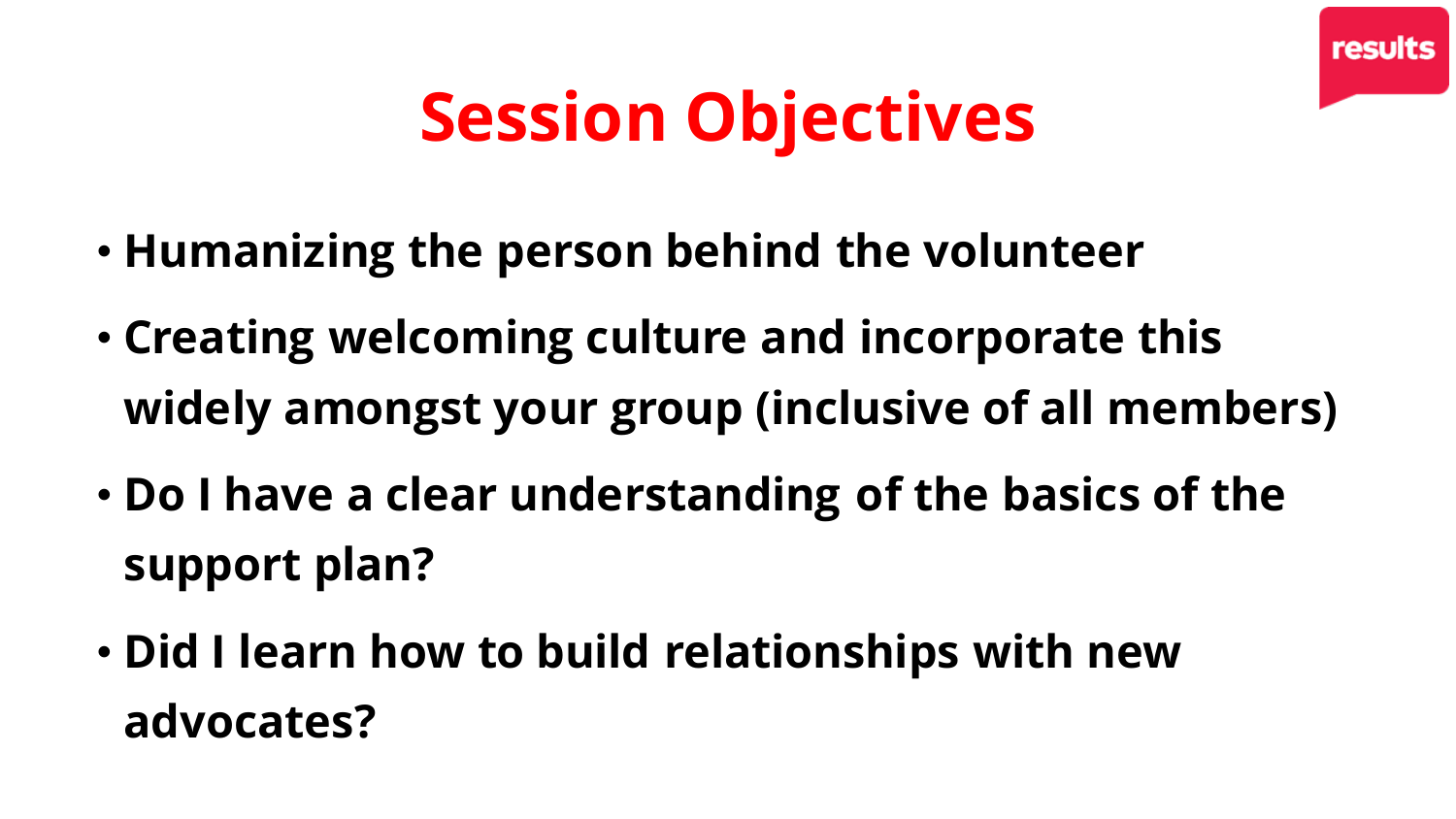

## **Who are RESULTS volunteers?**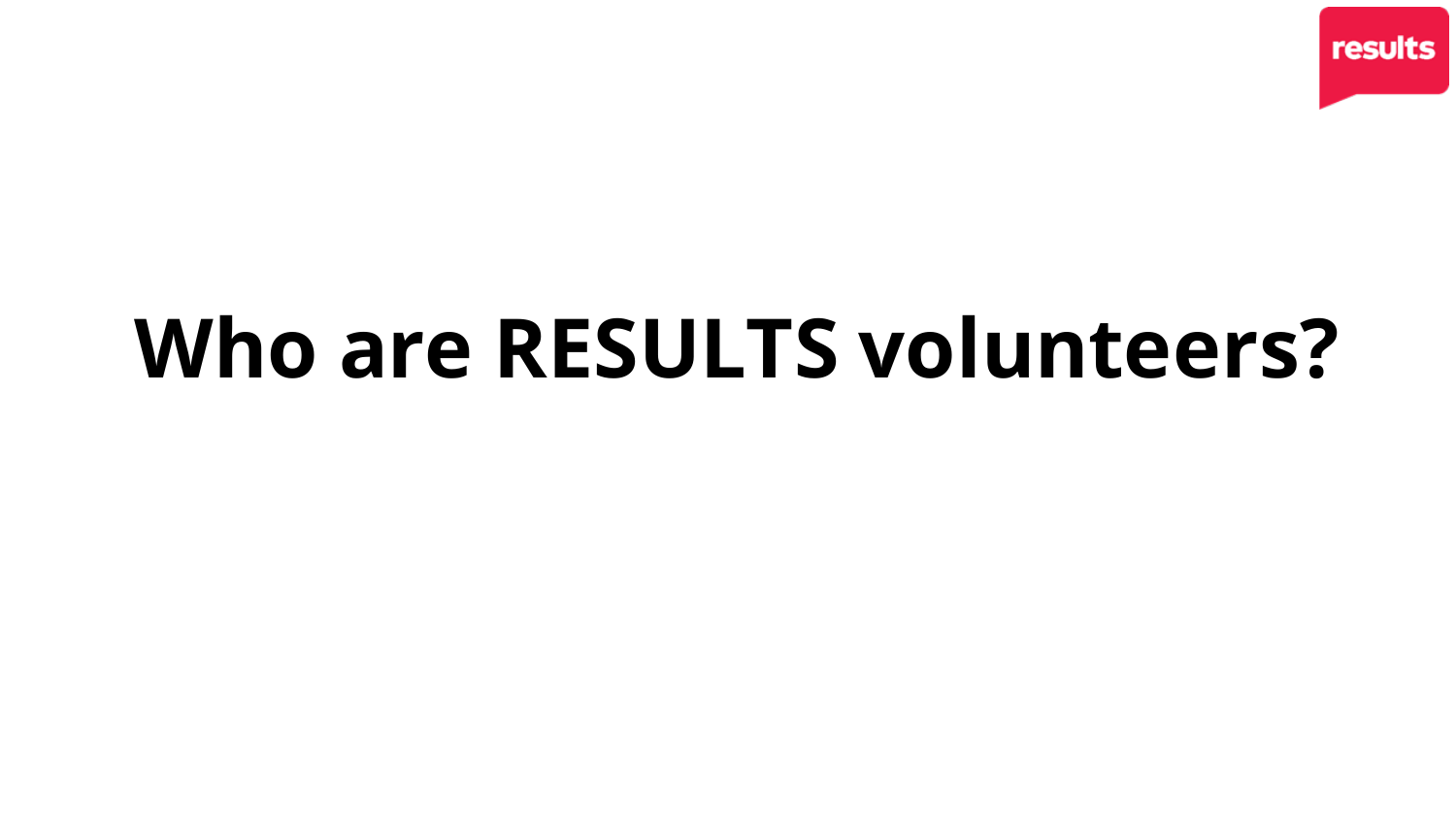**RESULTS is a movement of passionate, committed, everyday** people. Together, we use our voices to influence political decisions that will bring an end to poverty.

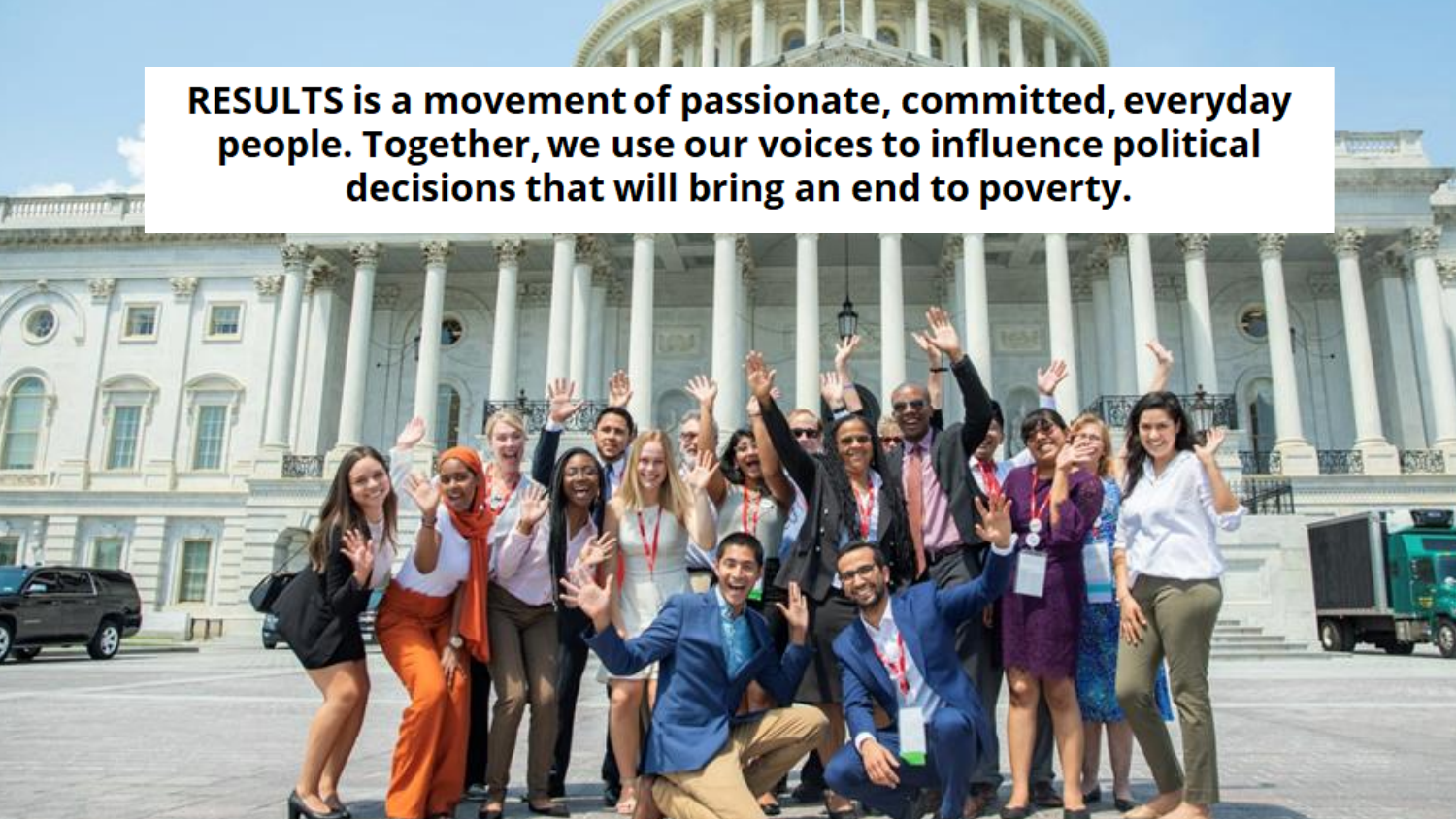#### **Who are RESULTS Volunteers?**

• **ALL volunteers can contribute and give what they have at their current capacity.**

results

- **Value individuals vs. individual's outputs**
- **Everyone should succeed, no matter their time or circumstances.**
- **Model of inclusiveness and shared leadership**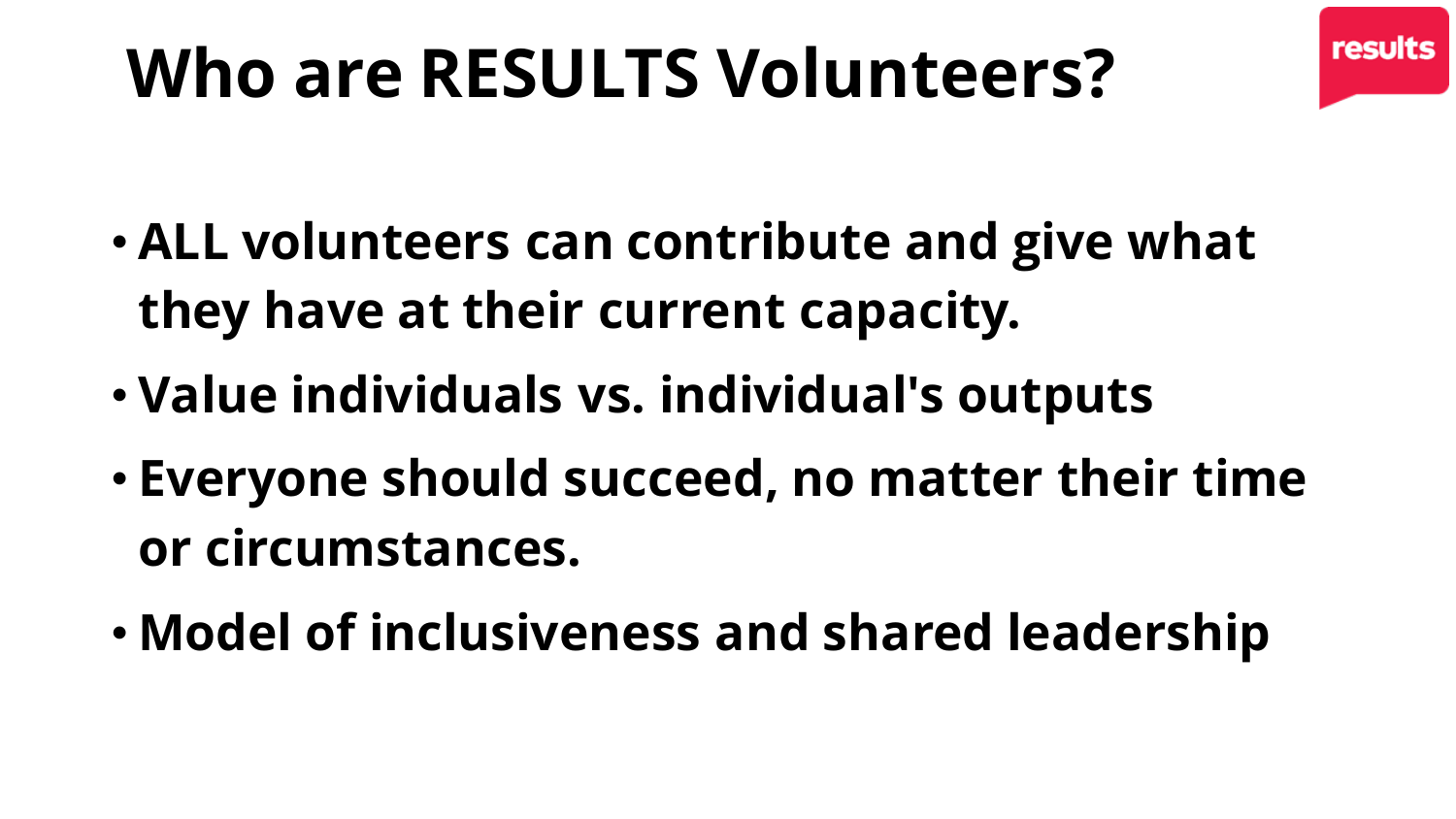

#### **And most importantly.....**

#### **RESULTS Volunteers are HUMAN first.**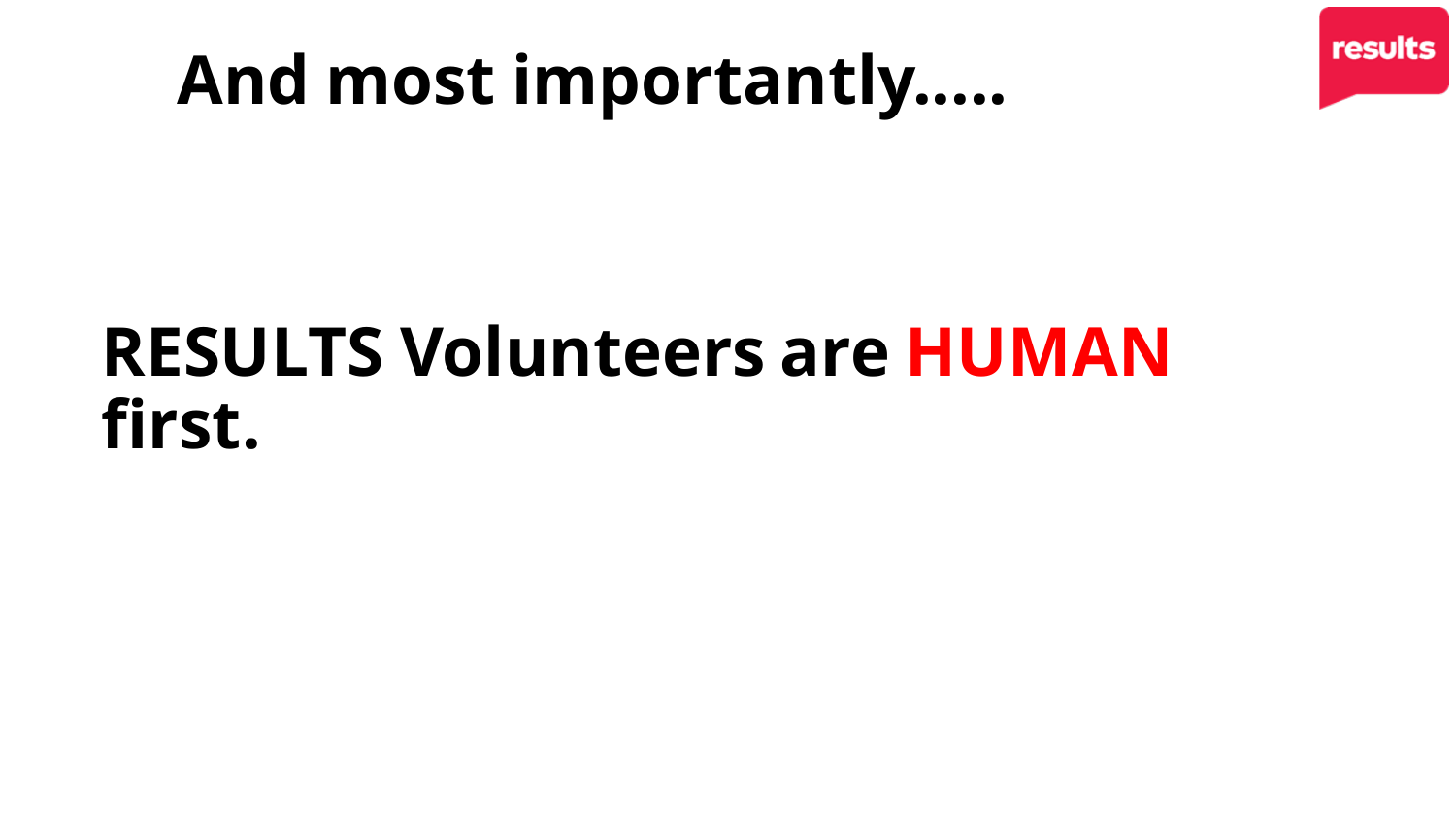#### Who are RESULTS Volunteers?

- **Awareness of trauma of lived experience, and other barriers**
- **What are they stepping out of to step into your group?**
- **Seek to develop relationships where everyone is empowered**
- **What are their goals, what is needed for them to succeed?**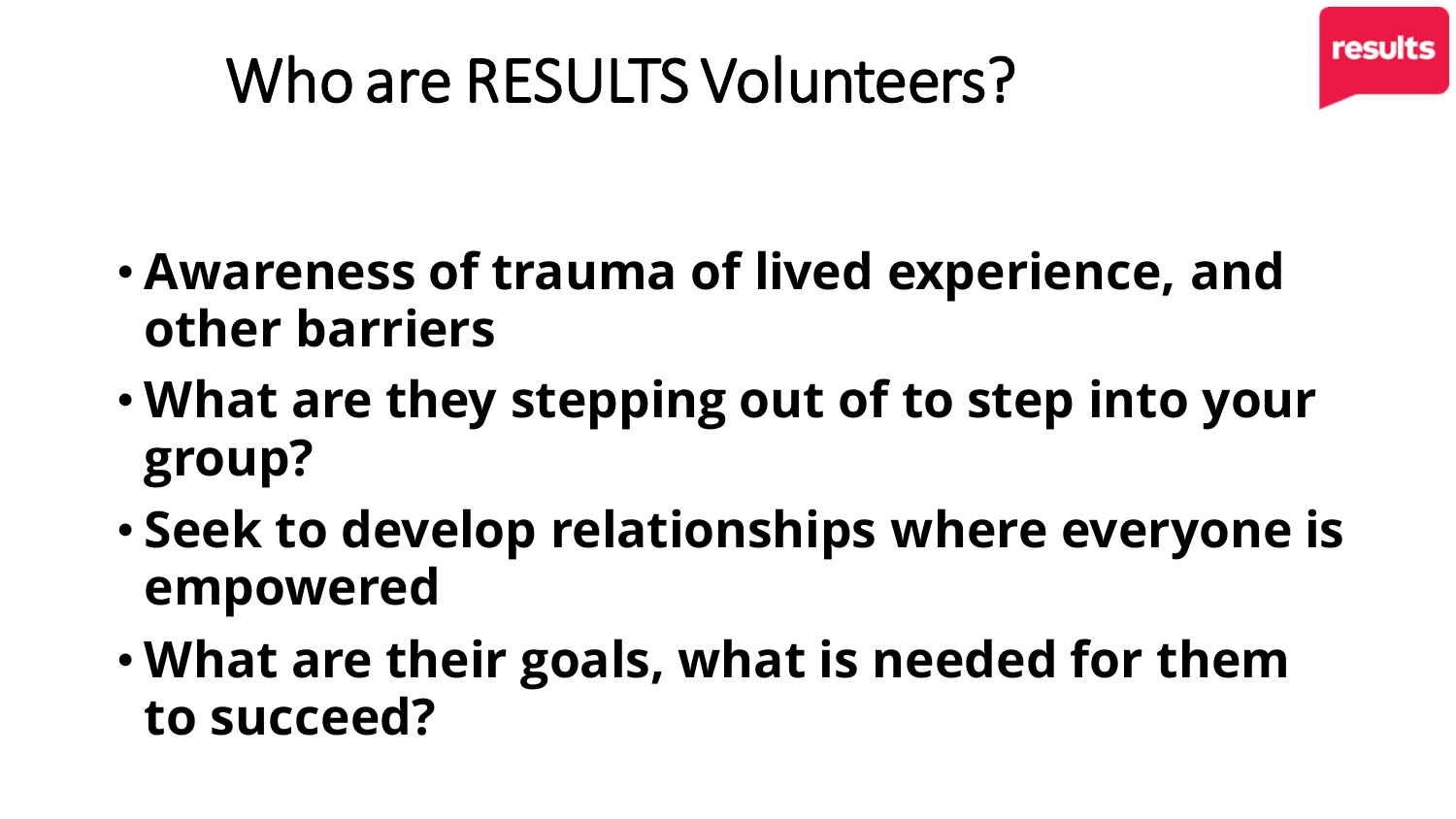

#### **Top Trends in Volunteering**

- **Trend 1: Volunteering remains an important priority for community members**
- **Trend 2: Volunteerism is getting younger**
- **Trend 3: Micro-volunteering important / time commitments decreasing**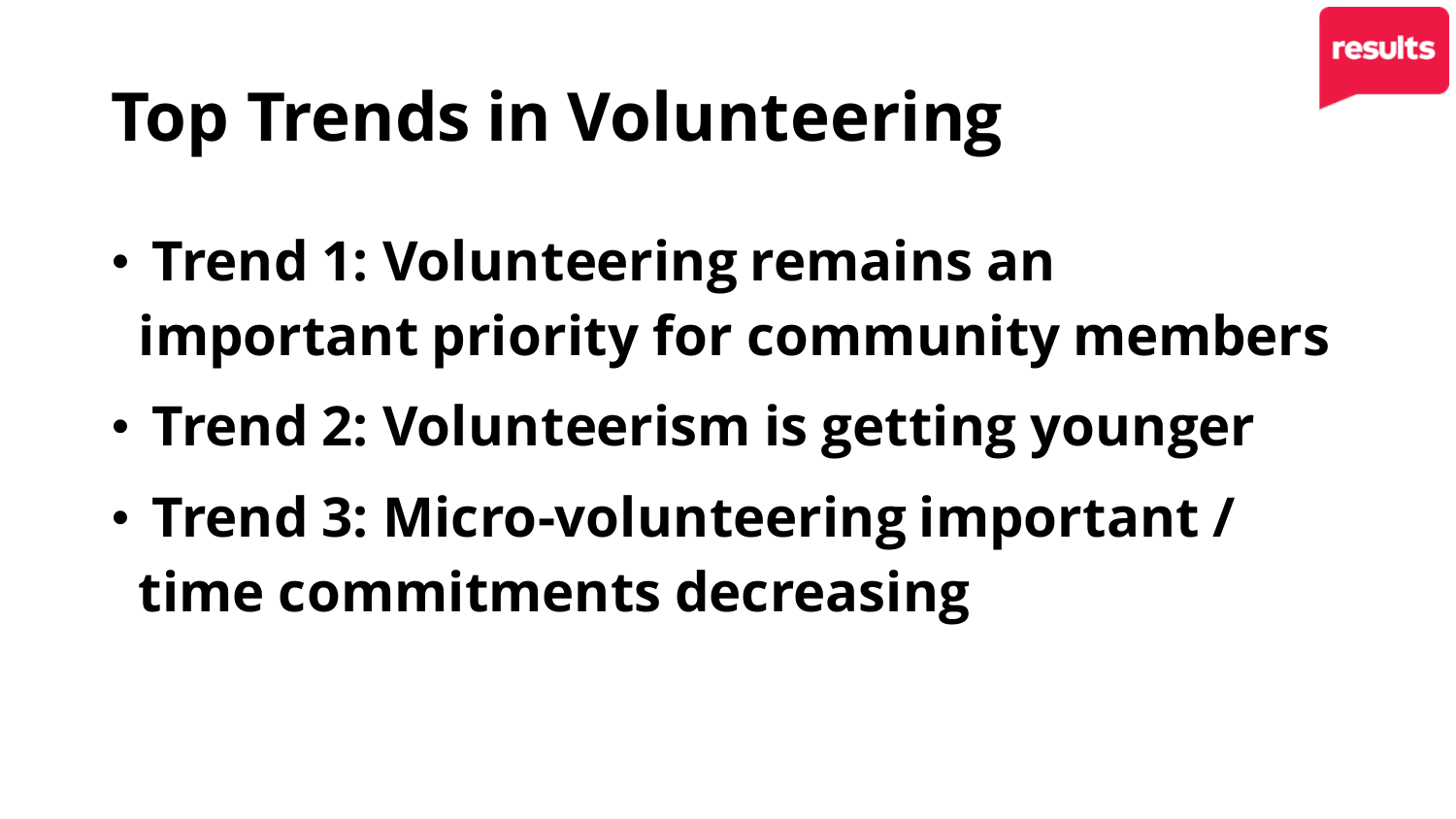

#### **Top Trends in Volunteering**

- **Trend 4: Economic situation impacts volunteer times/engagement**
- **Trend 5: Hybrid volunteer environments here to stay**
- **Trend 6: Sharing impacts of volunteer work critical for engagement & retention**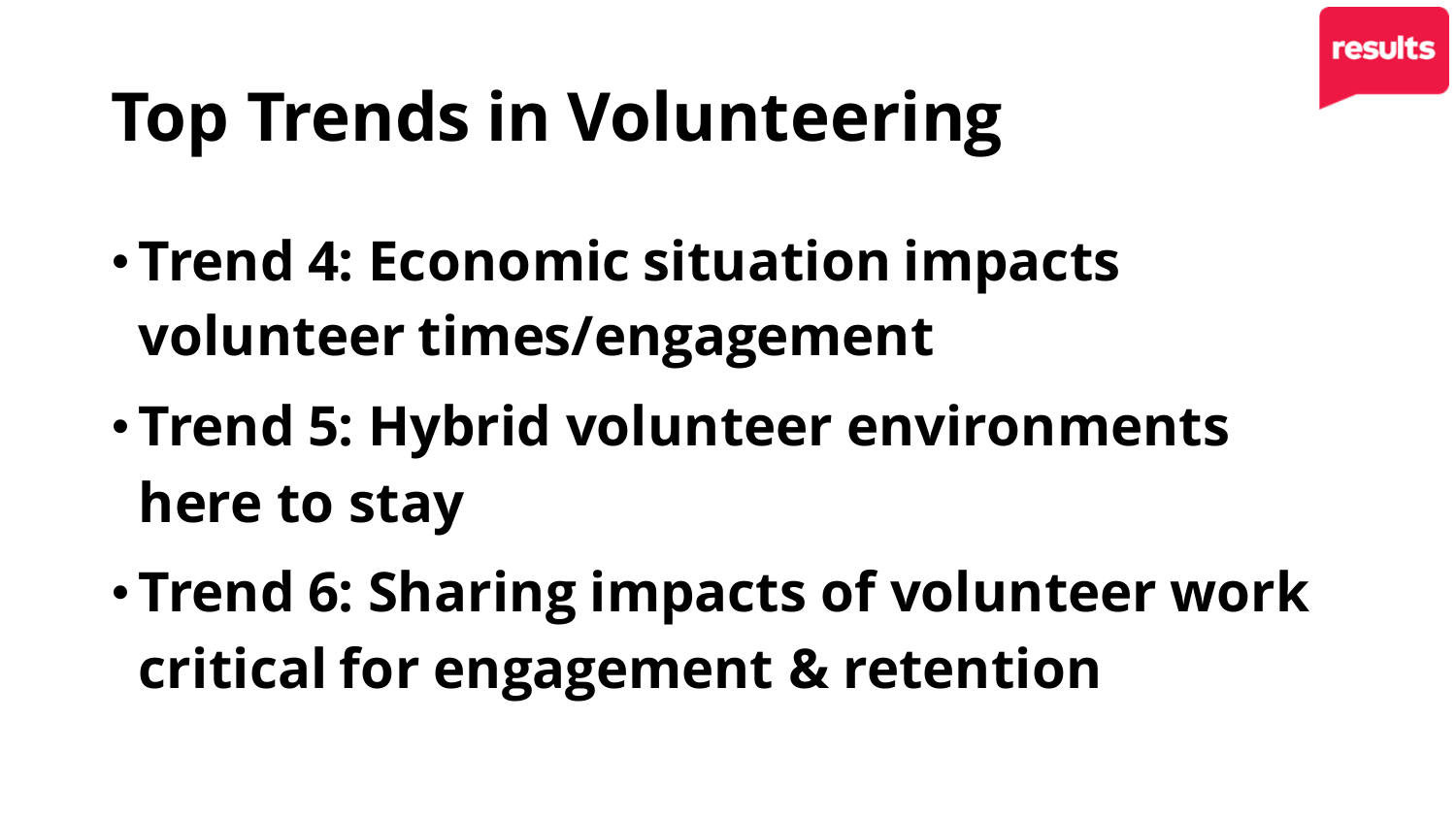

#### **New Advocate Support Plan!**

- **For over 40 years, RESULTS has invited thousands of new advocates to join our cause.**
- **Many of those advocates stay for years, but some only stick around for a few months.**
- **In order to support new advocates to have a great experience and support Groups and Regional Coordinators, Staff created the New Advocate Support Plan**
- **We plan to support advocates through their first year, and have Volunteer and Staff planned activities at their first 30-Days, 60-Days, 90-Days, 6- Months, and 12-Months**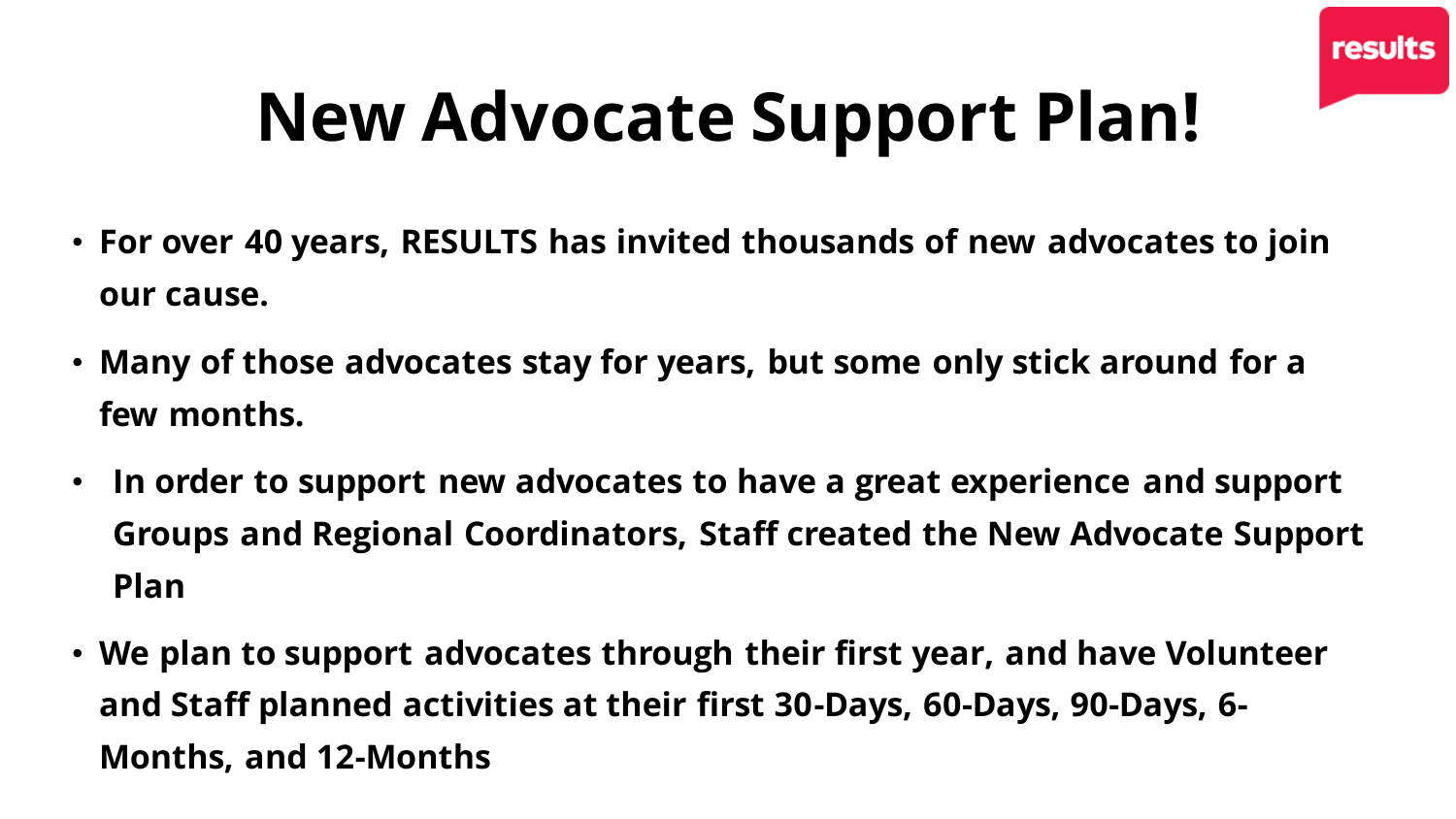

#### **30 DAYS: Groups should....**

- ✓ **Send Introductory Email**
	- ❑ **Schedule 1:1 Meeting**
- **…..New Advocate Mentors\* will then send**
- **information from the meeting to Group Leader,**
- **which they will forward to their Regional**
- **Coordinators to record in New Advocate Tracker!**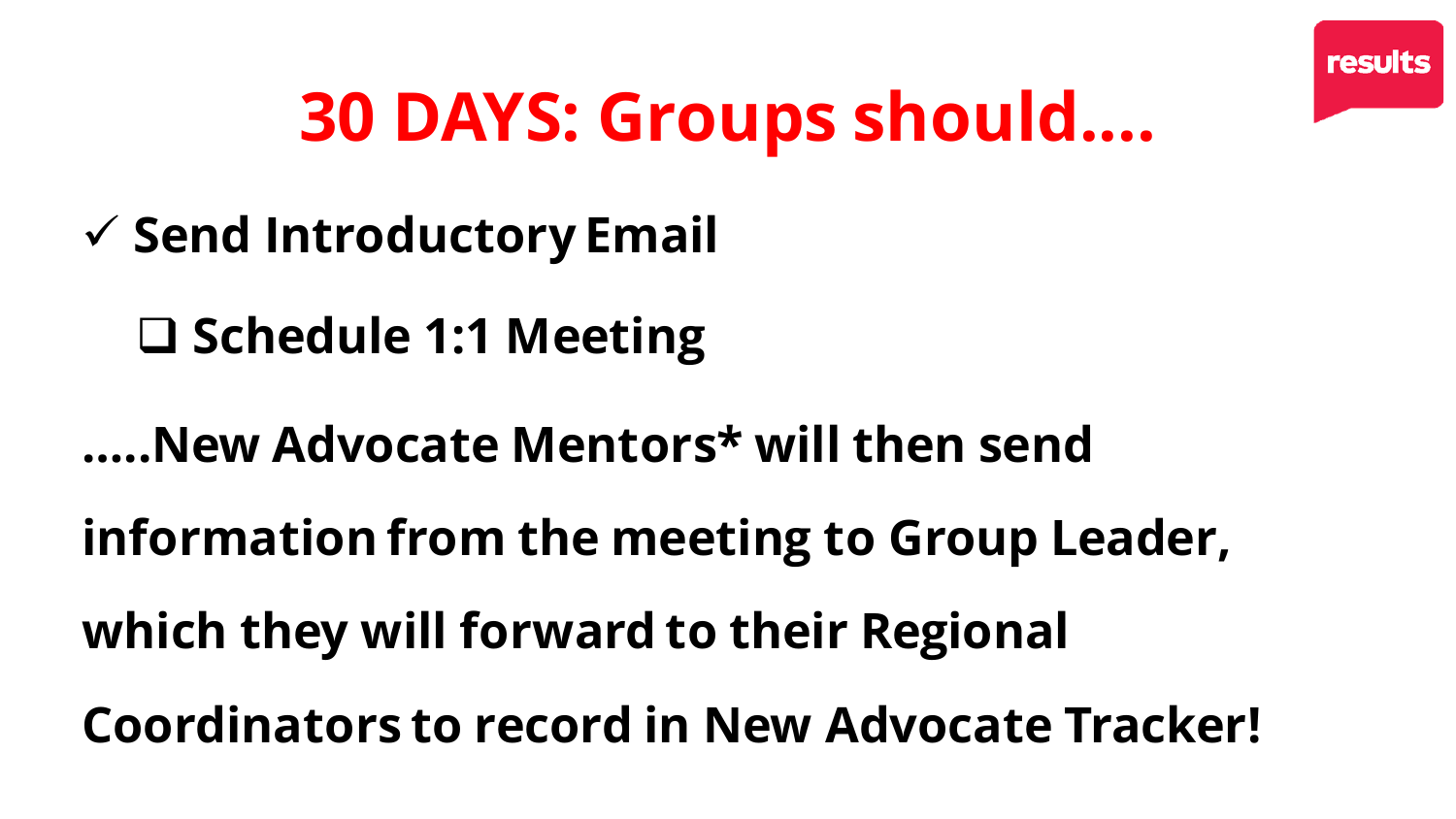#### **90 DAYS: Groups should...**

- ✓ **New Advocate Mentor\* conducts a Check-In using the New Advocate 90 Day Conversation Guide! At the same time the New Advocate will fill out the Individual Planning Form!**
- ✓ **Use check-in to plant seeds and explore possibilities of what is next for volunteer now that they are no longer "brand new"**

❑ **Beginning conversation for leadership development**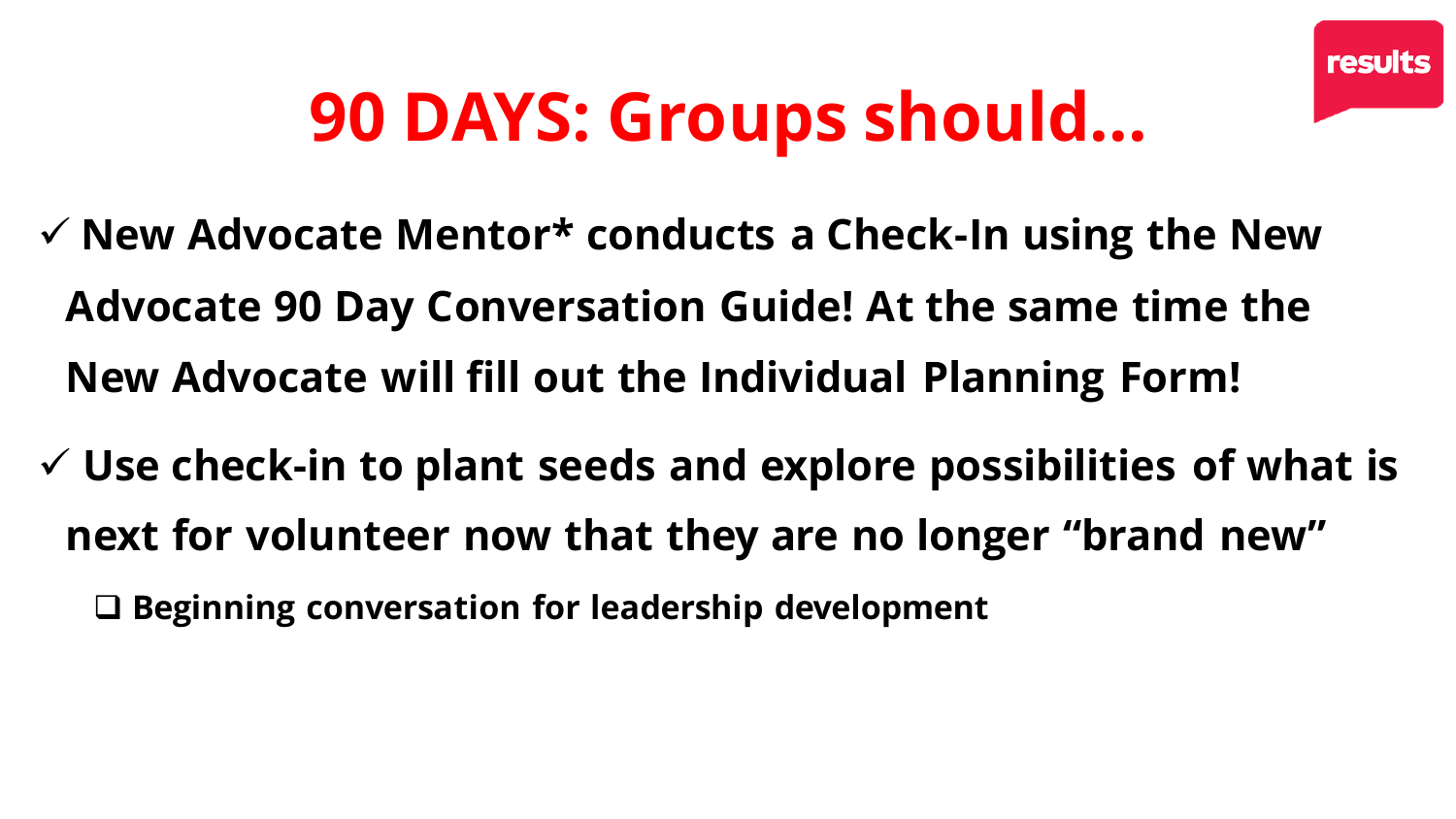#### **Materials to Help Support You!**

- **[Group Guide to Welcoming and Supporting New](https://results.org/wp-content/uploads/Group-Guide-to-Welcoming-Supporting-New-Advocates-1.pdf)  Advocates**
- **[New Volunteer 90 Day Conversation Guide](https://results.org/?post_type=attachment&p=112361)**
- **[Individual Planning Form](https://results.org/?post_type=attachment&p=112210)**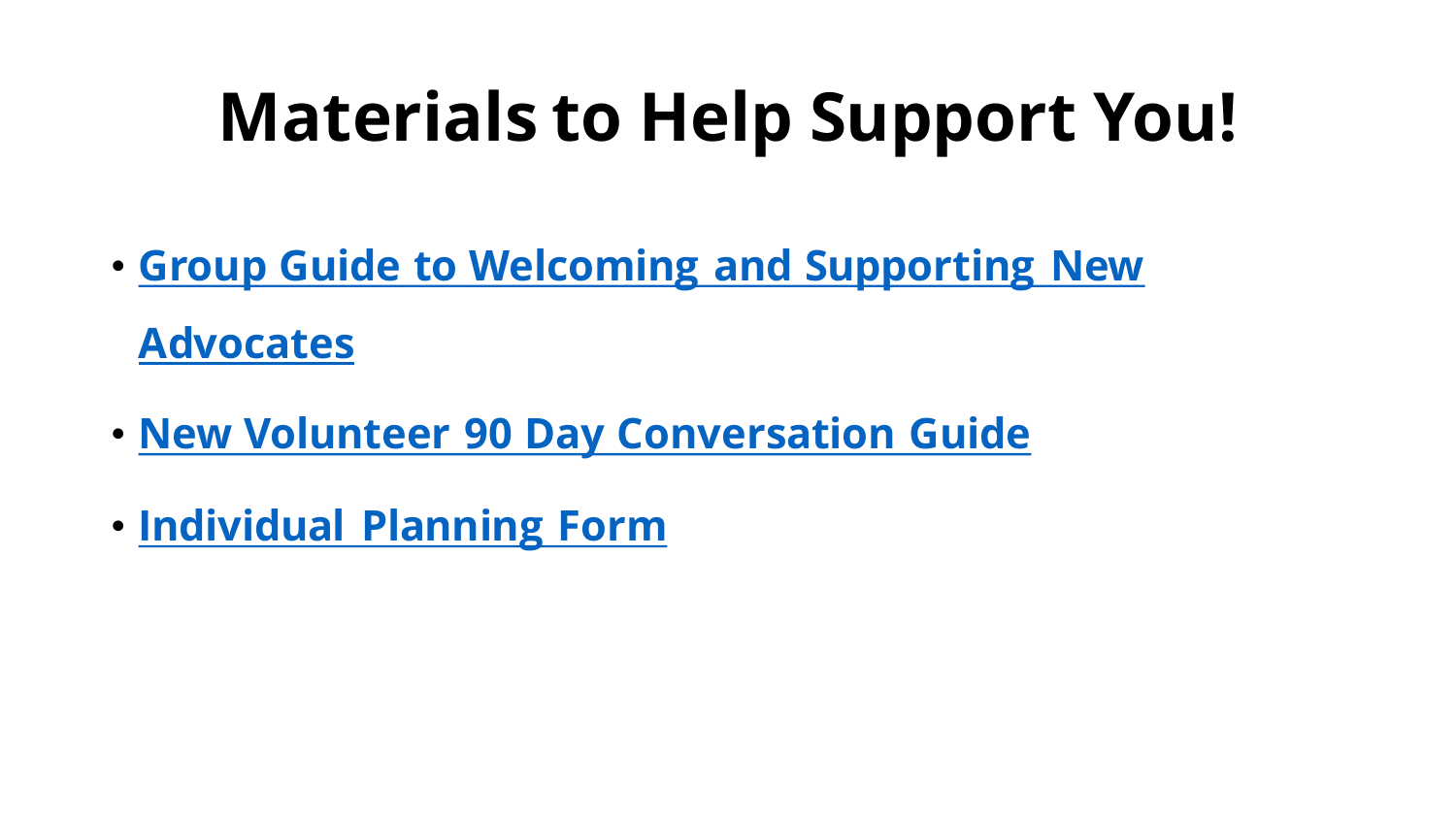#### **Relationship Building!**

results

- **Listening > speaking**
- **Get to know the person behind the advocate**
	- **This can help with any nerves the advocate may have when joining a group!**
	- **Can make them feel like they have a home with you**
- **Let them know that there is a lot to learn, but that they can go at their own pace, and they have a lot of support!**
- **Include your new advocate when completing group planning, make sure you're asking them what goals they may have**
- **Asking instead of telling!**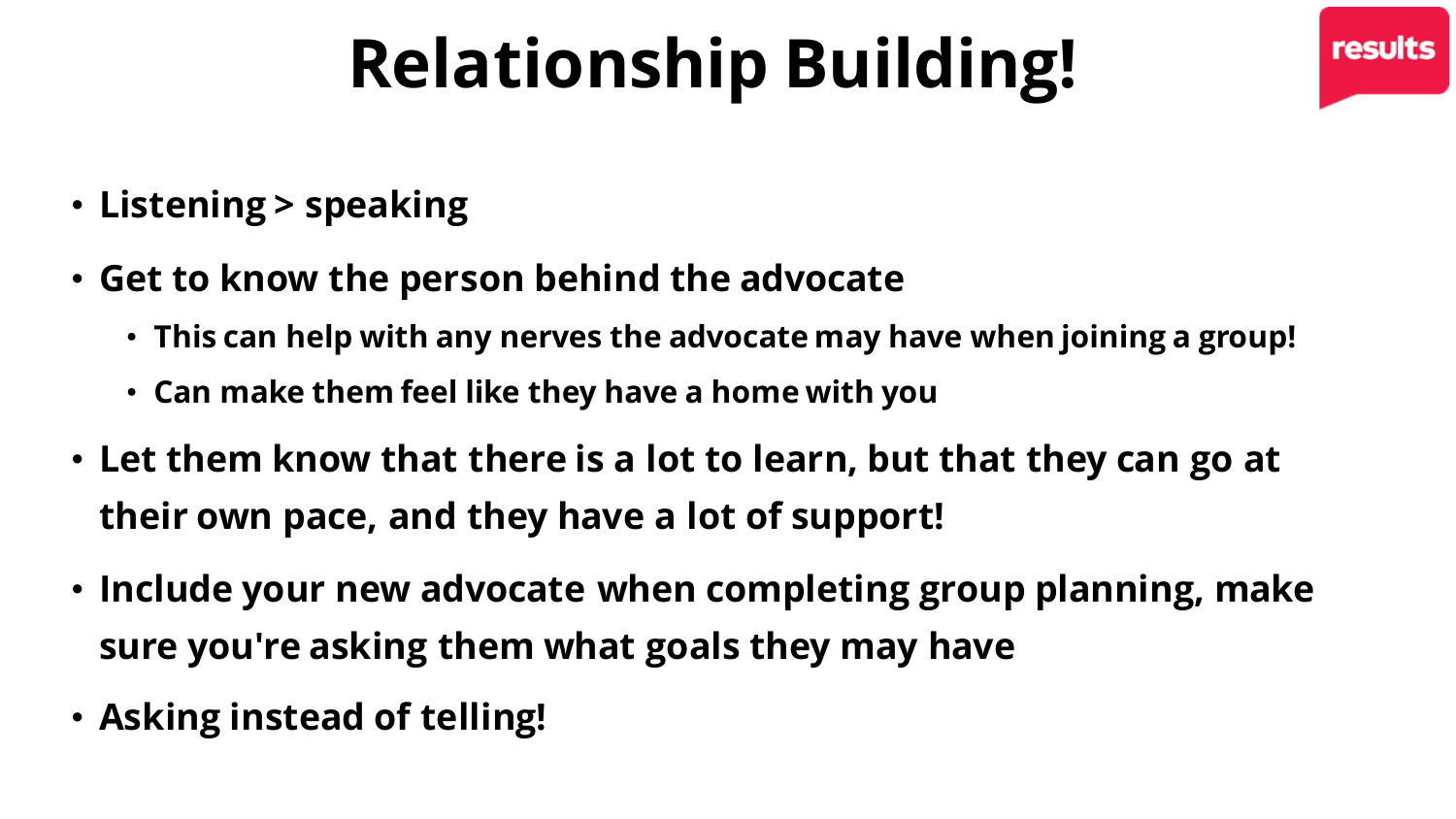#### **Mobilizing Towards ACTION**

#### Group brainstorm!

How have you moved new volunteers towards **action** in your group?



results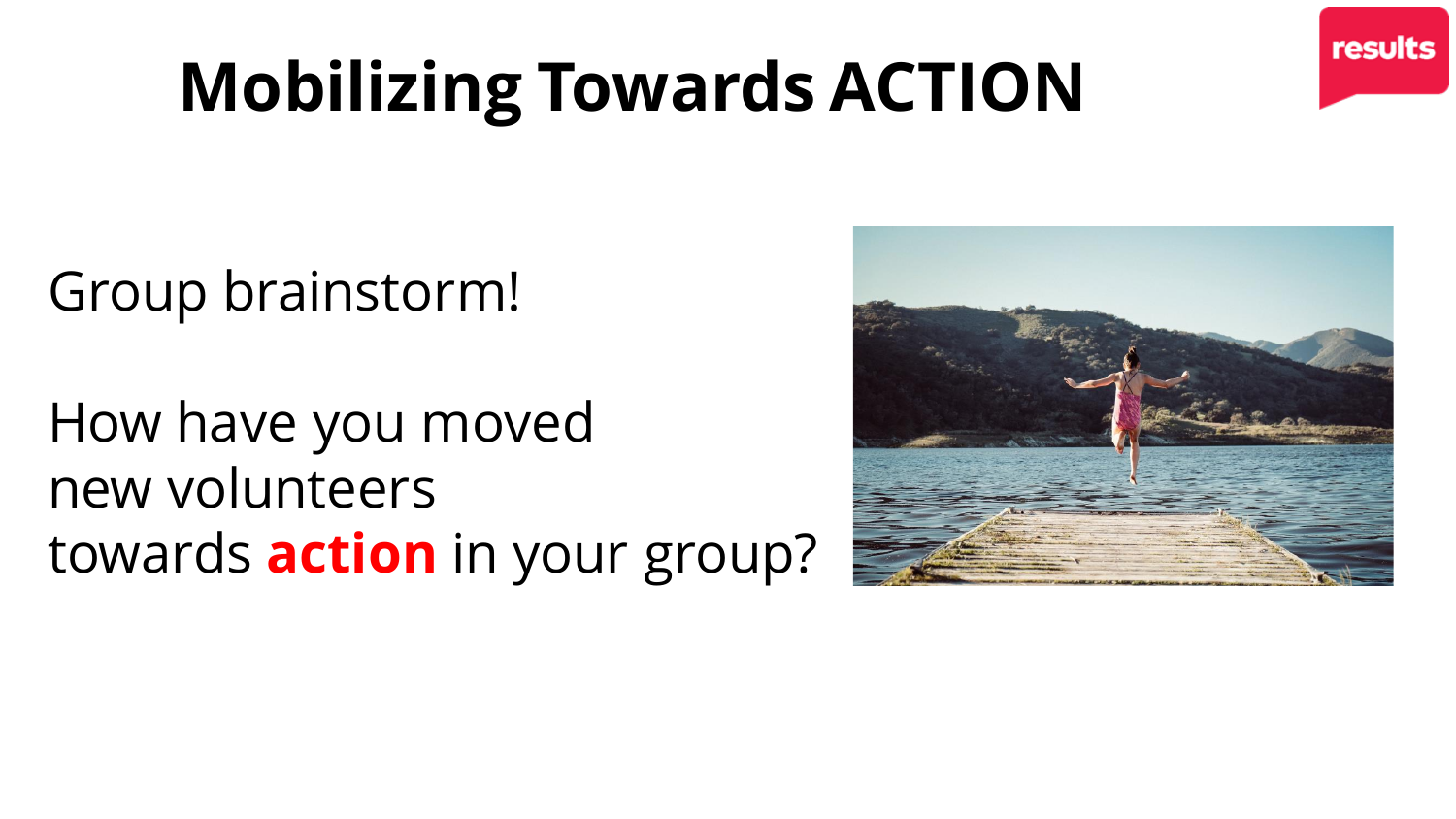#### **Culture of Celebration**

- $\checkmark$  The "heartening" effect of celebrating achievements
- $\checkmark$  Small milestones are a big deal!
- $\checkmark$  Let's share celebration ideas. What's worked for you/your group?



results

Photo by Kristian Løystad on [Unsplash](https://unsplash.com/s/photos/fireworks?utm_source=unsplash&utm_medium=referral&utm_content=creditCopyText)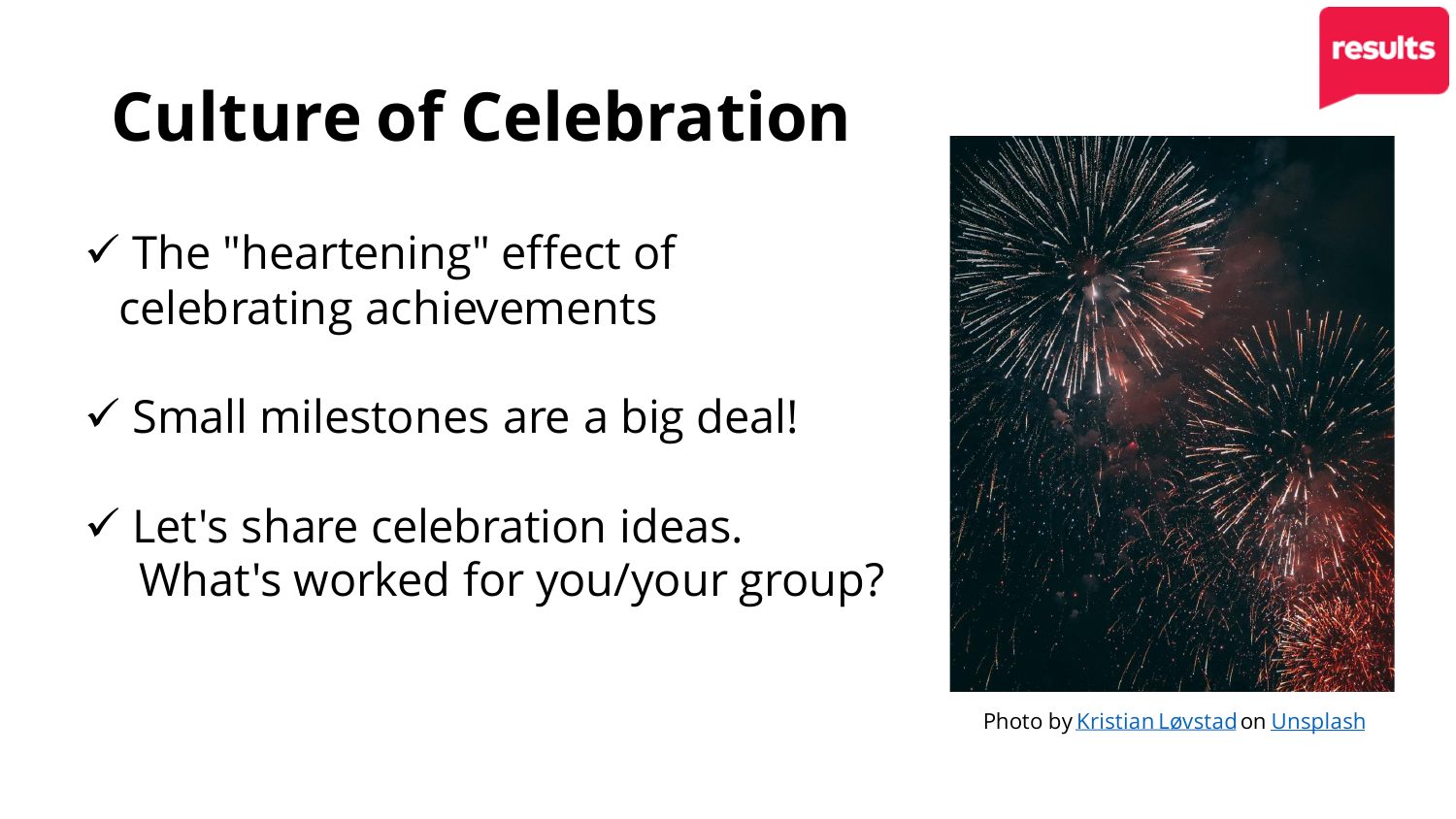

# Q&A



• Photo by **Simone Secci on [Unsplash](https://unsplash.com/s/photos/question-marks?utm_source=unsplash&utm_medium=referral&utm_content=creditCopyText)**